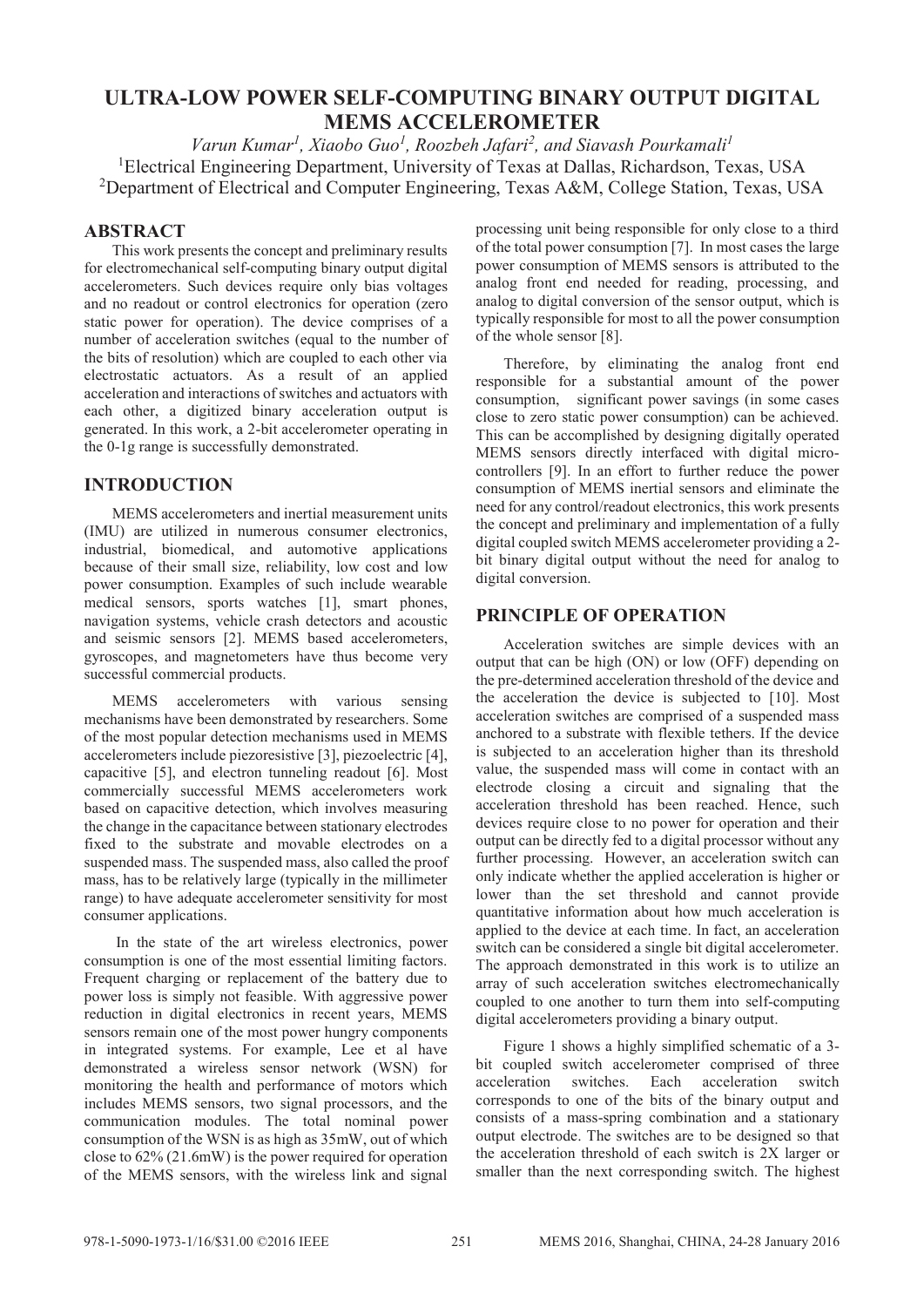

*Figure 1: Simplified schematic of a 3-bit coupled switch accelerometer with digitized binary output.*

and the lowest acceleration thresholds belong to the switches associated with the Most Significant Bit (MSB) and the Least Significant Bit (LSB) respectively. Each corresponding bit after the MSB has an acceleration threshold 2X smaller than the previous bit, i.e. in Figure 1, Bit 1 has an acceleration threshold 2X smaller than the MSB (Bit 2) switch and the LSB (Bit 0) switch has an acceleration threshold 4X smaller than the MSB switch. The output of every switch is electrically connected to and therefore controls an electrostatic actuator acting on every switch associated with bits with lower significance. For instance, in Figure 1, the MSB bit controls an actuator acting on Bit 1 switch and another actuator acting on the LSB switch, whereas Bit 1 only controls an actuator acting on the LSB switch. The tether spring constant and mass of the MSB switch are to be chosen so that the acceleration threshold of the MSB switch is half of the full scale acceleration (0.5FSa). If the applied acceleration in the direction shown in Figure 1 has an intensity higher than half of the full scale acceleration, the MSB switch will turn ON by making contact to its electrode on the left. As a result, the electrostatic actuator electrodes on the right hand side of switches for Bit 1 and Bit 0, which are electrically connected to the output of the MSB switch, will turn ON, pulling their masses away from the contact electrodes, hence increasing the threshold for those switches. In other words, when the MSB turns ON, the actuators acting on Bit 1 and the LSB switches turn ON, effectively subtracting half the full-scale acceleration force from the acceleration force acting on the lower bits by generating a counteracting force. If the remaining acceleration is larger than the threshold of the Bit 1 (4X smaller than full scale

acceleration), Bit 1 also turns ON leading to subtraction of another 0.25FSa from the last switch. Depending on the intensity of the remaining acceleration, the LSB will now turn ON or OFF. In this way, the electromechanical system automatically computes a digitized binary output without involvement of any electronics. Basically, the device itself is just a passive switch requiring energy only for charging and discharging the actuators which would be given to it by the acceleration it is subjected to. Such devices can eliminate the need for the readout circuitry all together leading to stand-alone fully electromechanical accelerometers with digital binary output and close to zero power consumption.

## **SENSOR FABRICATION**

 Figure 2 shows the fabrication process used to fabricate the first generation of coupled switch accelerometers on a 15 μm thick device layer of an SOI substrate (1μm buried oxide layer) using a two-mask micromachining process. The accelerometer silicon body is first defined on the SOI device layer via deep reactive ion etching (DRIE) of silicon as shown in Figure 2a. Using a second mask, the silicon handle layer was patterned on the backside and etched all the way to avoid any potential stiction issues for the large proof masses. Devices were then released by removing the buried oxide layer in hydrofluoric acid (Figure 2b). The gaps created between the movable proof mass and the output electrodes were limited by photolithography. In order for the accelerometer to operate at low g accelerations, the gap needs to be



*Figure 2: Schematic side view showing the microfabrication process flow.*

*(a) Pattern and Deep Reactive Ion Etching (DRIE) of the silicon device layer*

*(b) Backside pattern and etch to avoid stiction followed by removal of buried oxide layer*

*(c) Sputtering a thick layer of gold with slight sidewall coverage to narrow down the gaps.*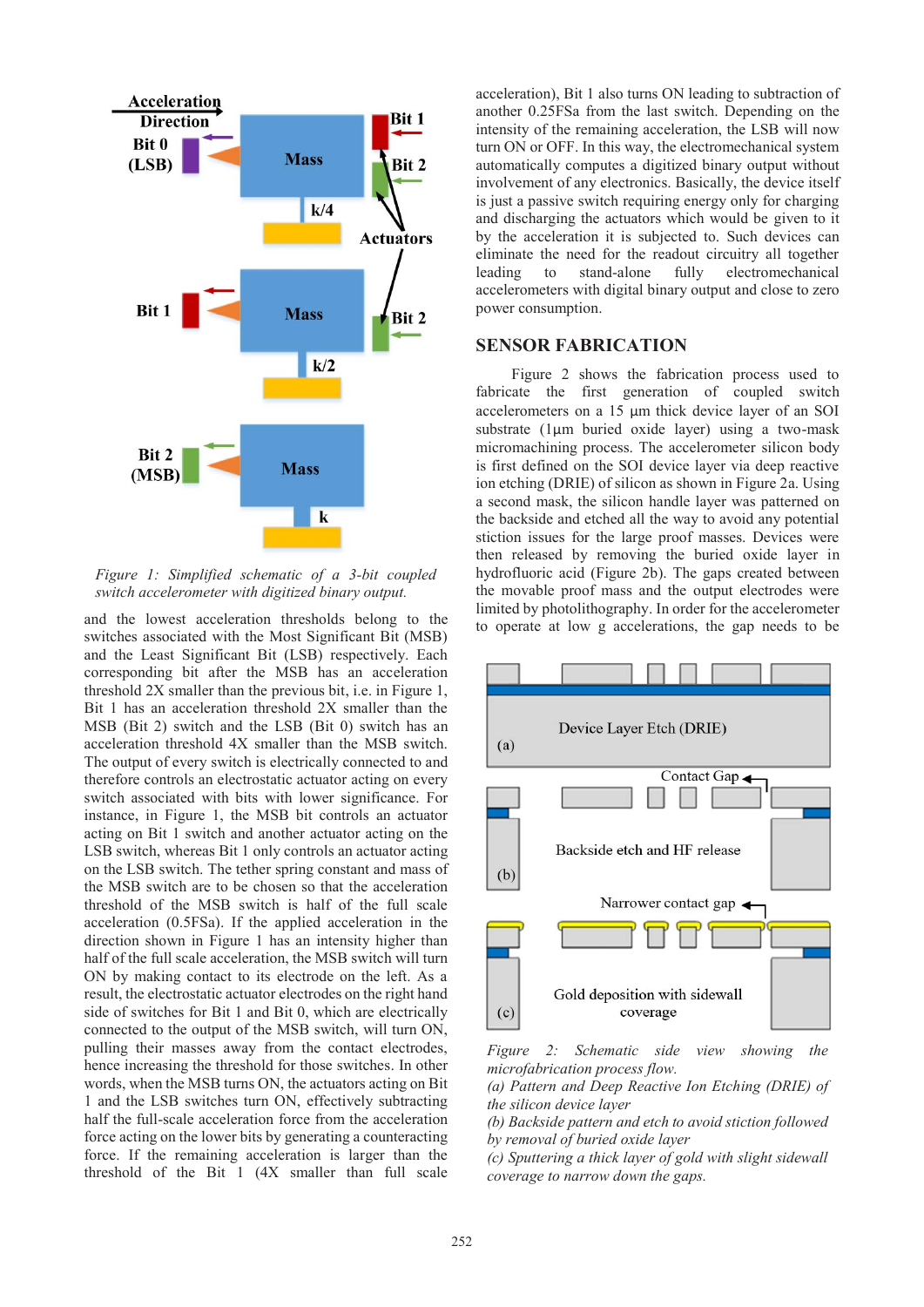narrowed down further than what is possible by regular photolithography (1.5μm). To further narrow down the gap, a thick layer of gold with slight sidewall coverage was sputtered on the fabricated silicon structures (Figure 2c). The sputtered gold on the sidewalls also provides a high quality metal-metal electrical contact between the proof mass and the output electrode. Thickness of the deposited gold on the sidewalls was thoroughly monitored to adjust the gap size between the contact tip and the proof mass in the deep submicron range without the need for nanolithography or any sophisticated processing. Figure 3 shows SEM views of the 2-bit coupled switch



*Figure 3: SEM views of the two-bit digital accelerometer along with the zoomed-in views of the contact gap.*

accelerometer fabricated using the described fabrication sequence. By depositing a thick layer of gold with side wall coverage, the 1.5μm gap constrained by photolithography and the plasma etch was reduced to 400nm (Figure 3c).

The device consists of two acceleration switches coupled to one another providing a 2-bit resolution binary digital output. In addition to the array of coupling parallel plate actuators connected to the output of the MSB switch that acts on the LSB switch, another array of similar parallel plate actuators have been embedded in each of the MSB and LSB switches for tuning purposes. Applying voltages to the tuning actuators can further bring the proof mass closer to the output electrode to reach the desirable acceleration threshold for each switch  $(V_1$  and  $V_3$  for the LSB and the MSB respectively).

#### **MEASUREMENT SETUP AND RESULTS**

For the specific device tested in this work, different magnitudes of tuning voltages were required due to the similar stiffness of tethers used for both the MSB and the LSB switches. Consequently, the tuning volt ages were set so as to have a full-scale acceleration of 1g so that the device could be tested by holding the device at different angles, utilizing the Earth's gravity. Table 1 summarizes device dimensions and electrical parameters used in measurements. For the device in question, with the proof masses grounded, the actuation voltages  $V_1$ ,  $V_2$  and  $V_3$  are to be determined such that the MSB switch makes contact at 0.5g, while the LSB switch make contact at 0.25g when MSB switch is OFF, and at 0.75g when MSB switch is ON. In contrast to the schematic demonstration in Figure 1, the force from the array of coupling parallel plate actuators connected to the output of the MSB switch does not oppose the acceleration force applied to the device but in fact helps it. In other words, the array of parallel plates of the

*Table 1: Device Dimensions and electrical parameters*

| <b>Parameter</b>                         | Value             |  |
|------------------------------------------|-------------------|--|
| Stiffness of each tether                 | 4.5 $N/m^2$       |  |
| Proof mass on each bit                   | 3.055e-9 Kg       |  |
| Number of electrodes on the MSB          | 112               |  |
| Number of electrodes controlled by       | 56                |  |
| the MSB on the LSB                       |                   |  |
| Number of electrodes on the LSB          | 56                |  |
| Length of each parallel plate            | $200 \mu m$       |  |
| actuator electrode                       |                   |  |
| Width of each parallel plate actuator    | $5 \mu m$         |  |
| Device Layer thickness                   | $15 \mu m$        |  |
| Capacitive gap between parallel          | $3 \mu m$         |  |
| plate actuators                          |                   |  |
| Electrode Proof-mass gap on each         | 400 <sub>nm</sub> |  |
| hit                                      |                   |  |
| Output electrode voltage for LSB-V       | 5 V               |  |
| LSB Tuning Voltage-V <sub>1</sub>        | 49 V              |  |
| Coupling Actuator voltage/Output         | 2.8V              |  |
| electrode voltage for MSB-V <sub>2</sub> |                   |  |
| MSB Tuning Voltage-V <sub>3</sub>        | 10.8 V            |  |